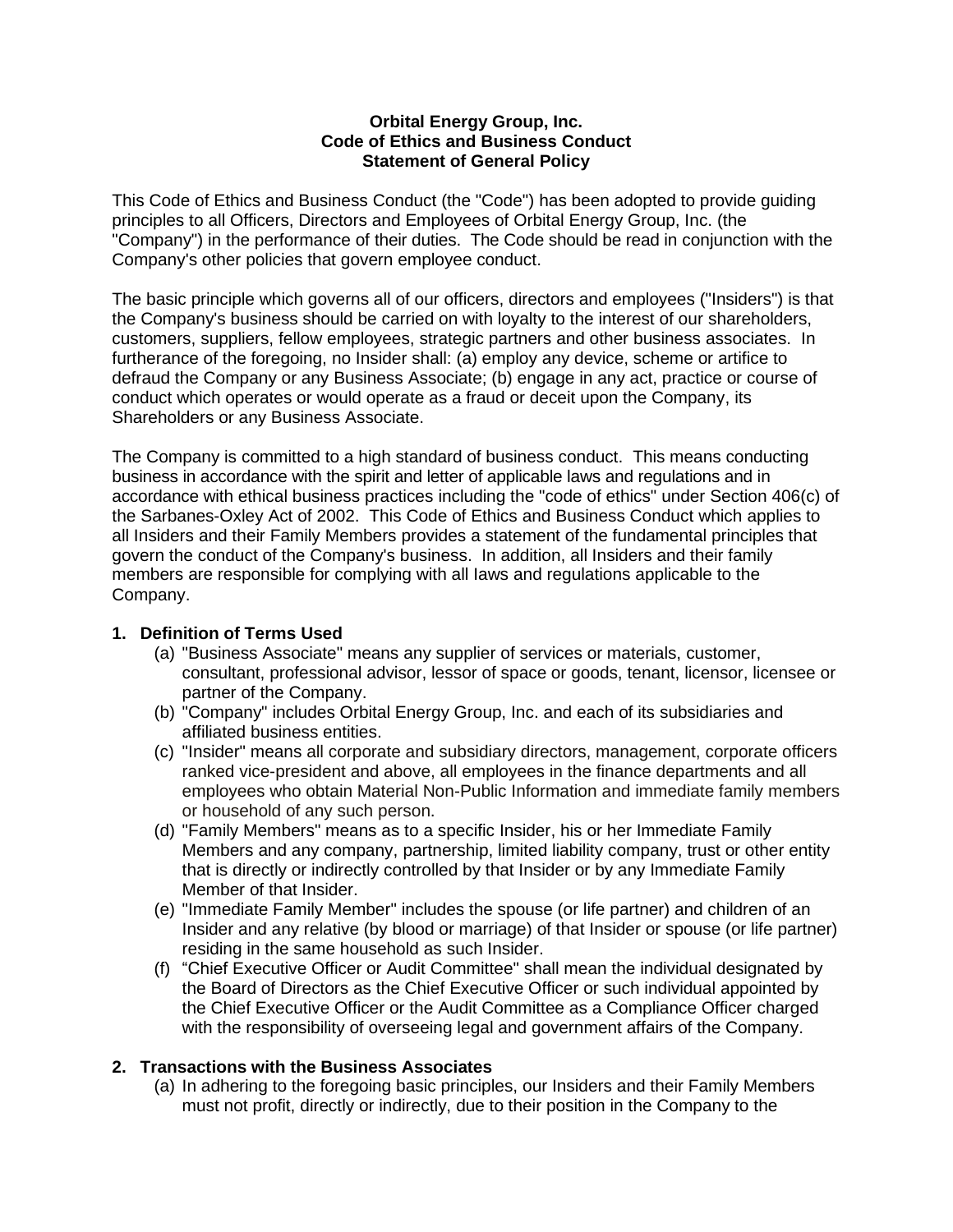detriment, or at the expense, of the Company or any Business Associate. No Insider shall take for his or her own advantage any corporate opportunity for profit, which he or she learns about in his or her position with the Company.

- (b) Insiders and their Family Members are encouraged to patronize our Business Associates. However, no Insider or Family Member shall sell to, or purchase from, a Business Associate any goods or services except in the ordinary course of the Business Associate's business. No Insider or Family Member shall borrow money or other property from a person known by the Insider to be a Business Associate, unless that Business Associate is regularly engaged in the business of lending money or such other property, and the loan and the terms thereof are in the ordinary course of the Business Associate's business.
- (c) No Insider shall make any payment or take any action to any government official, agent or representative of the United States, any State or jurisdiction of the United States or of any foreign country without the prior consent of the Chief Executive Officer or Audit Committee. No Insider shall make any payment or take any action in violation of the U.S. Foreign Corrupt Practices Act.

### **3. Non-Disclosure of Information**

- (a) No Insider or Family Member shall discuss with, or inform others about, any actual or contemplated business transaction by a Business Associate or the Company except in the performance of the Insider's employment duties or in an official capacity and then only for the benefit of the Business Associate or the Company, as appropriate, and in no event for personal gain or for the benefit of any other third party.
- (b) No Insider or Family Member shall give any information to any third party about any business transaction of the Company or its Business Associates that are proposed or in process unless expressly authorized to do so by the Chief Executive Officer or Audit Committee.
- (c) No Insider or Family Member other than the Company's Chief Executive Officer or Investor Relations may discuss with any member of the press or media the Company or its Business Associates. Insiders and Family Members shall refer all press inquiries to the Chief Executive Officer.

### **4. Preferential Treatment and Gifts**

No Insider shall seek or accept for his or her self or for any Family Member any favors, preferential treatment, special benefits, special documents, gifts or other consideration as a result of such Insider's association with a Business Associate or the Company, except those usual and normal benefits directly provided by a Business Associate or the Company. The foregoing, however, does not prohibit receipt of gifts of nominal value.

### **5. Conflicts of Interest**

(a) An Insider shall maintain a high degree of integrity in the conduct of the Company's business and maintain independent judgment. Each Insider must avoid any activity or personal interest that creates, or appears to create, a conflict between his/her interests and the interests of the Company. A conflict of interest arises any time such a person has a duty or interest that may conflict with the proper and impartial fulfillment of such person's duties, responsibilities or obligations to the Company. Conflicts of interest include, by way of example, a person: making an investment that may affect his/her business decisions; owning a meaningful financial interest in, or being employed by, an organization that competes with the Company; owning a meaningful financial interest in, or being employed by, an organization that does, or seeks to do, business with the Company; making a material decision on a matter where such person's self-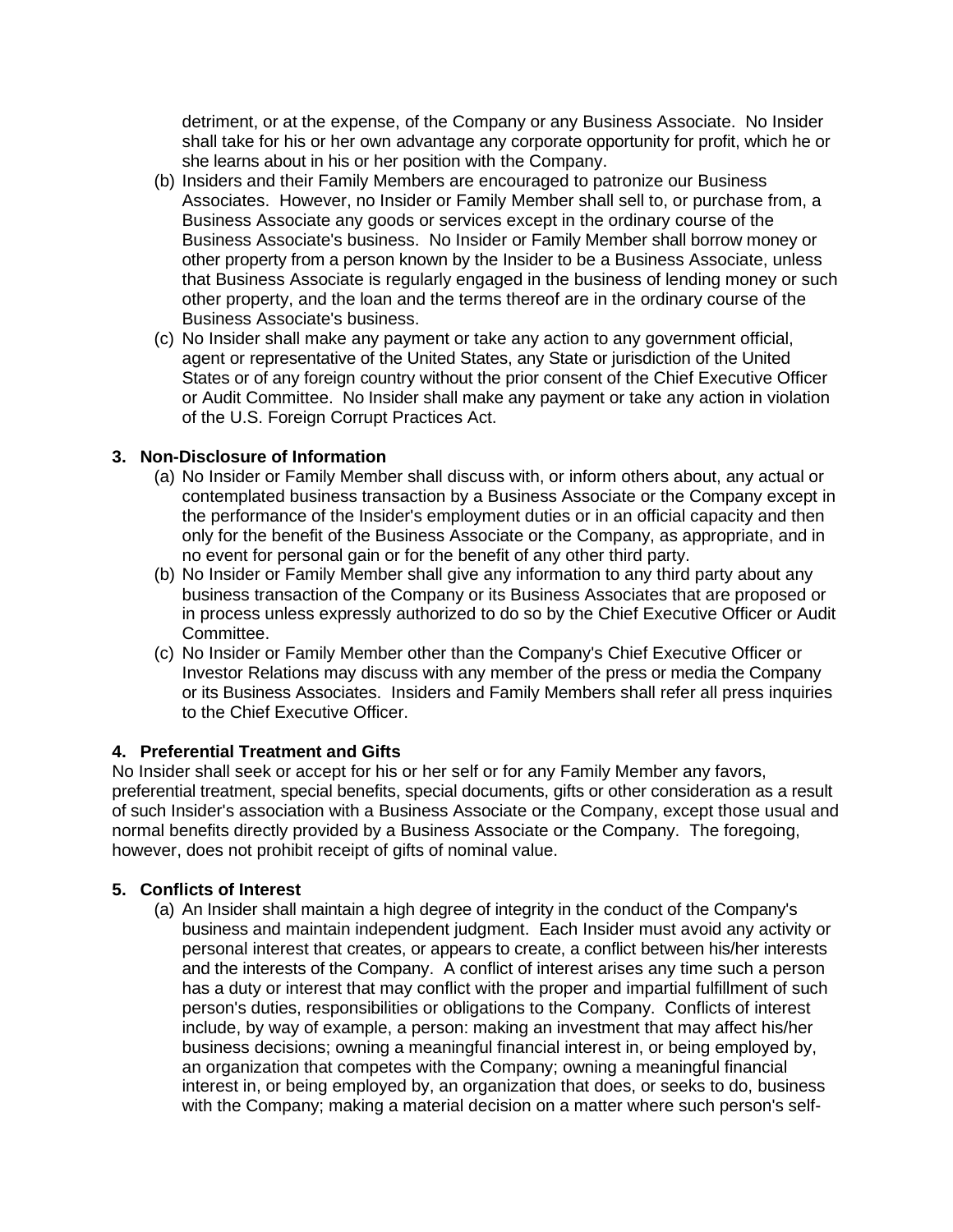interests may reasonably call the appropriateness of the decision into question; being employed by or accepting compensation from any other person as a result of business activity or prospective business activity affecting the Company.

- (b) An Insider that becomes aware of a personal interest which is, or may be viewed as, in conflict with that of the Company or a Business Associate should promptly present the situation and the nature of the possible conflict to the Audit Committee for appropriate consideration. The Insider shall refrain from further action until the situation has been consented to in writing by the Audit Committee.
- (c) No Insider or Family Member shall personally benefit, directly or indirectly from any Company purchase or sale, or derive any other personal gain from any other Company activity, except when the transaction has been fully disclosed to and approved in writing as provided in this Code.
- (d) No Insider or Family Member shall have any meaningful personal business or financial interest in any Business Associate or competitor of the Company, without proper consent. For these purposes, holding 5% or Iess of the shares of a Business Associate or competitor whose shares are publicly traded shall not be deemed "meaningful."
- (e) No Insider shall hold any position with (including as a member of the board of directors or other governing body) or perform services for a Business Associate or a competitor of the Company, without proper consent.
- (f) No Insider shall provide any services to other business enterprises which reasonably could be deemed to adversely affect the proper performance of his or her work for the Company or which might jeopardize the interests of the Company, including serving as a director, officer, consultant or advisor of another business, without proper consent.
- (g) No Insider shall direct, or seek to direct, any Company business with any business enterprise in which the Insider or his or her Family Member has a meaningful ownership position or serves in a leadership capacity, without proper consent.

### **6. Inside Information**

- (a) Securities laws and regulations prohibit the misuse of material non-public ("inside") information when purchasing, selling or recommending securities.
- (b) Information is generally considered "material" if (i) there is a substantial likelihood that a reasonable investor would find the information important in determining whether to trade in a security, or (ii) the information, if made public, would likely affect the market price of a company's securities. Inside information typically includes, but is not limited to, knowledge of pending Company business transactions, corporate finance activity, mergers or acquisitions, unannounced earnings and financial results and other significant developments affecting the Company.
- (c) Information is generally considered "nonpublic" unless it has been adequately disclosed to the public, which means that the information must be publicly disclosed and adequate time must have passed for the securities markets to absorb the information. A delay of one business day is usually considered a sufficient period for routine information to be absorbed by the market. A longer period may be necessary for particularly significant or complex matters.
- (d) Inside information obtained by any Insider from any source must be kept strictly confidential. All inside information should be kept secure and access to files and computer files containing such information should be restricted. Insiders shall not use, act upon, or disclose to any third party including, without limitation, any Family Member, any material inside information, except as may be necessary for the Company's legitimate business purposes to the extent approved, in advance, by the Board of Directors. Questions and requests for assistance regarding inside information should be promptly directed to the Chief Executive Officer or Audit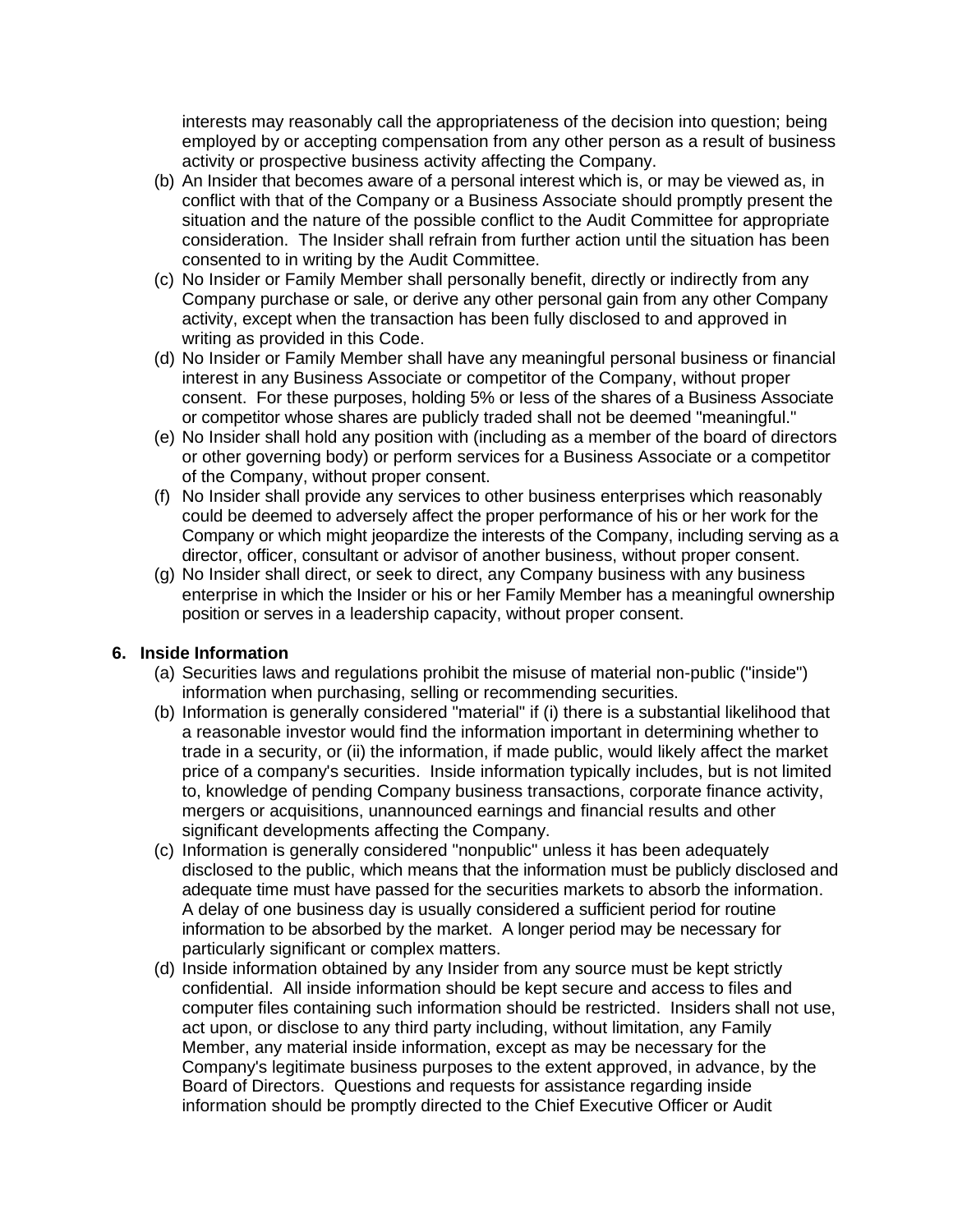Committee.

- (e) Insiders and Family Members are prohibited from insider trading (buying or selling securities when in possession of material, nonpublic information) or tipping (passing such information on to someone who may buy or sell securities).
- (f) The Company has imposed for Insiders a Stock Trading Blackout Period beginning on the  $25<sup>th</sup>$  calendar day of the last month of each quarter and continuing through and including the first business day after the date of public disclosure of the financial results for that quarter. This Trading Blackout Period is a particularly sensitive period of time for transactions in the Company's stock from the perspective of compliance with U.S. securities laws. This sensitivity is due to the fact that Insiders may, during that period, often possess material non-public information about the expected financial results for the quarter. Insiders of the Company should not buy or sell any of the Company's stock, however acquired, on the open market during the Stock Trading Blackout Period. Publicly traded companies in the United Statutes are obligated to comply with U.S. laws concerning stock trading and the disclosure of information.
- (g) This prohibition on insider trading applies to Company securities and also to the securities of Business Associates if such person learns material, nonpublic information about them as a result of his or her position with the Company.
- (h) If an Insider leaves the Company, he or she must maintain the confidentiality of all inside information until it has been adequately disclosed to the public. If there is any question as to whether information regarding the Company or any Business Associate is material or has been adequately disclosed to the public, the Chief Executive Officer or Audit Committee must be contacted.

## **7. Personal Securities Transactions**

It is in the best interest of the Company and its Business Associates that no Insider knowingly take advantage of a corporate opportunity for personal benefit or takes action inconsistent with such Insider's obligations to the Business Associates. This policy applies to all Insiders and their Family Members.

# **8. Guarding Corporate Assets**

Insiders have a duty to safeguard Company assets, including its physical premises and equipment, records, customer information and Company trademarks, trade secrets and other intellectual property. Company assets shall be used for Company business only. Without specific authorization, no Insider or Family Member may take, loan, sell damage or dispose of Company property or use, or allow others to use, Company property for any non-Company purposes.

# **9. Corporate Books and Records**

- (a) Insiders must ensure that all Company documents are completed accurately, truthfully, in a timely manner and properly authorized.
- (b) Financial activities and transactions must be recorded in compliance with all applicable laws and accounting practices and in accordance with the generally accepted accounting principles designated by the Company. The making of false or misleading entries, records or documentation is strictly prohibited.
- (c) Insiders may never create a false or misleading report under the Company's name. In addition, no payments or established accounts shall be used for any purpose other than as described by their supporting documentation. No undisclosed funds or assets may be established.
- (d) No Insider may take any action to defraud, influence, coerce, manipulate or mislead any other employee, officer or director, or any outside auditor or lawyer for the Company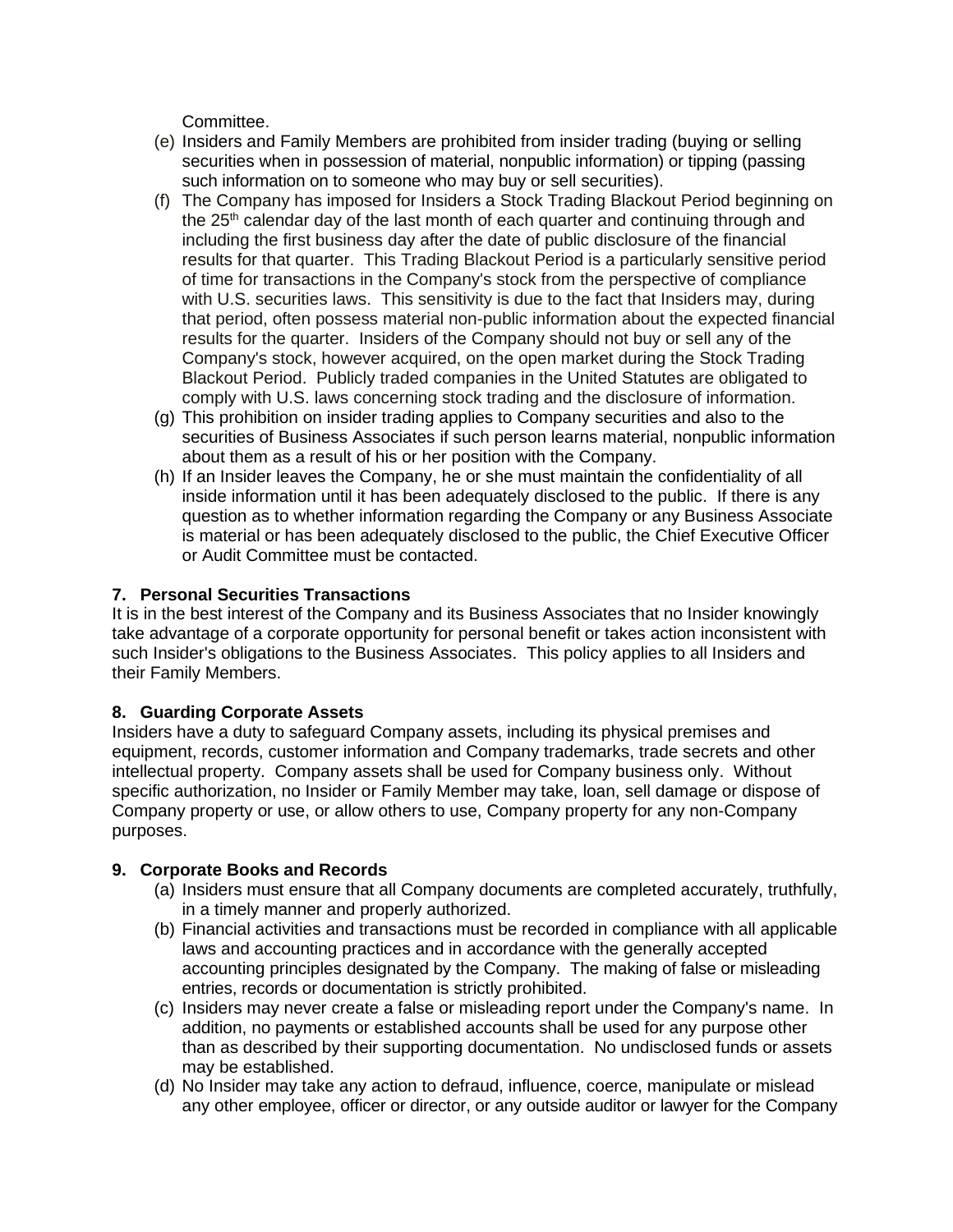for the purpose of rendering the books, records or financial statements of the Company incorrect or misleading.

- (e) Errors, or possible errors or misstatements in the Company's books and records must be brought to the attention of the Chief Executive Officer or Audit Committee promptly upon discovery thereof. The Chief Executive Officer or Audit Committee shall promptly inform the Board of Directors of any such error or misstatement.
- (f) All employees and officers are expected to cooperate fully with the Company's internal auditors and outside auditors. No employee or officer shall impede or interfere with the financial statement audit process.

#### **10. Document Retention**

- (a) The Company seeks to comply fully with all laws and regulations relating to the retention and preservation of records. All Insiders shall comply fully with the Company's policies regarding the retention and preservation of records. Under no circumstances may Company records be destroyed selectively or maintained outside Company premises or designated storage facilities.
- (b) If the existence of a subpoena or impending government investigation becomes known to an Insider, he or she must immediately contact the Chief Executive Officer or Audit Committee. Insiders must retain all records and documents that may be responsive to a subpoena or pertain to an investigation. Any questions regarding whether a record or document pertains to an investigation or may be responsive to a subpoena should be directed to the Chief Executive Officer or Audit Committee before the record or document is disposed of. Insiders shall strictly adhere to the directions of the Chief Executive Officer or Audit Committee in handling such records or documents.

### **11. Compliance with Internal Controls and Disclosure Controls**

- (a) The Company has adopted this system of internal controls that must be strictly adhered to by all Insiders in providing financial and business transaction information to and within the Company. The internal controls are the backbone of the integrity of the Company's financial records and financial statements.
- (b) Each Insider shall promptly report to the Chief Executive Officer or Audit Committee any actual or suspected breaches or violations of the Company's internal controls that come to the attention of the Insider.
- (c) Each Insider shall promptly report to the Chief Executive Officer or Audit Committee any actual or suspect fraudulent or questionable transactions or occurrences that come to the attention of the Insider. Potentially fraudulent transactions include, without limitation, embezzlement, forgery or alteration of checks and other documents, that misappropriation or conversion to personal use of Company assets, and falsification of records.
- (d) Each Insider is encouraged to bring to the attention of the Chief Executive Officer or Audit Committee any changes that the Insider believes may improve the Company's system of internal controls.
- (e) The Company has adopted a system of disclosure controls to assure that all important information regarding the business and prospects of the Company is brought to the attention of the Chief Executive Officer and Audit Committee of the Company. The accuracy and timeliness of compliance with those disclosure controls is critical to this system of disclosure controls is critical to enabling those officers to provide the financial statement and periodic report certifications required by Federal law.
- (f) Each Insider shall strictly adhere to the system of disclosure controls, including the internal reporting responsibilities assigned to him or her by the Company.
- (g) Each Insider shall promptly report in accordance with Company policy any significant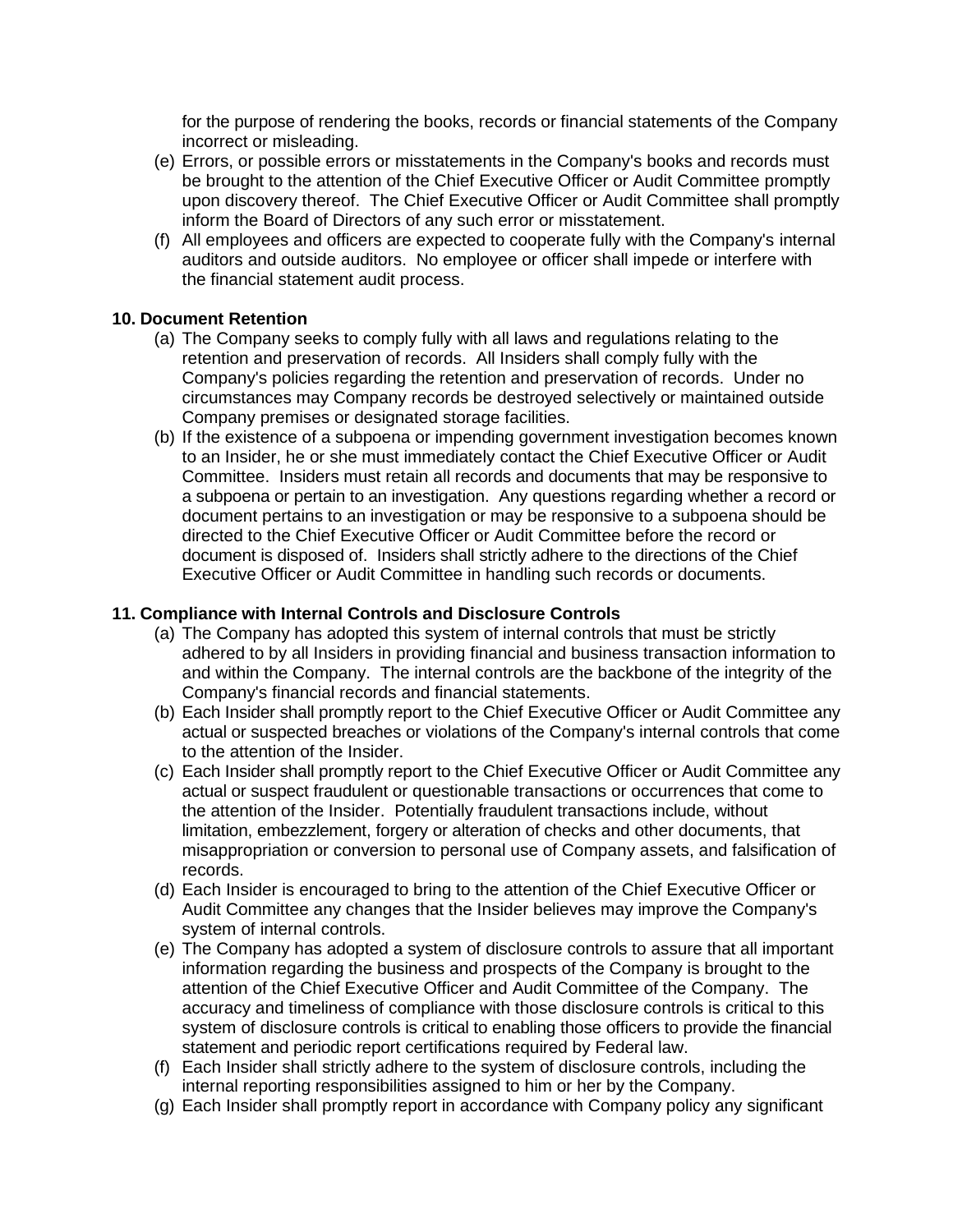event or occur<sup>r</sup>ence (whether positive or negative) that arises in the course of the Insider's duties and responsibilities. Events or occurrences include those that affect or may affect the Company or its Business Associates, competitors or industry. General economic conditions need not be reported.

(h) Each Insider shall be candid in discussing matters concerning internal controls and business disclosures with the Company's management, internal auditors, outside auditors, outside counsel and directors. Factual information is important. Opinions and observations are strongly encouraged.

### **12. Implementation of the Code of Ethics**

While each Insider is individually responsible for compliance with the Code, he or she does not do so in a vacuum. The Company has the resources, people and processes in place to answer questions and guide Insiders through difficult decisions.

- (a) The Chief Executive Officer or Audit Committee is responsible for overseeing, interpreting and monitoring compliance with this Code. The Chief Executive Officer or Audit Committee report periodically to the Company's Board of Directors regarding all aspects of administering and enforcing of this Code.
- (b) If an Insider knows of or suspects a violation of applicable law or regulations, this Code or any of the Company's other policies, he or she must immediately report that information to the Chief Executive Officer or Audit Committee. No Insider who reports an actual or suspected violation in good faith will be subject to retaliation.
- (c) Reported violations will be promptly investigated and treated confidentially to the extent possible. It is imperative that the person reporting the violation not conduct a preliminary investigation of his or her own. Investigations of alleged violations may involve complex legal issues. Persons who act on their own may compromise the integrity of an investigation and adversely affect both themselves and the Company.

### **13. Enforcement**

- (a) The Chief Executive Officer or Audit Committee will take such action that is deemed appropriate with respect to any Insider who violates, or whose Family Member violates, any provision of this Code, and wiII inform the Board of Directors of the Company of all material violations. Any alleged violation by the Chief Executive Officer or Audit Committee will be presented promptly to the Board of Directors for its consideration and such action as, in its sole judgment, shall deem warranted.
- (b) The Chief Executive Officer or Audit Committee will keep records of all reports created under this Code and of all action taken under this Code. All such records will be maintained in such manner and for such periods as are required under applicable Federal and state law.

### **14. Condition of Employment or Service**

All Insiders shall conduct themselves at all times in the best interests of the Company. Compliance with this Code shall be a condition of employment and of continued employment with the Company, and conduct not in accordance with this Code shall constitute grounds for disciplinary action, including termination of employment. This Code is not an employment contract nor is it intended to be an all exclusive policy statement on the part of the Company. The Company reserves the right to provide the final interpretation of the policies it contains and to revise those policies as deemed necessary or appropriate.

### **15. Waivers or Amendment of the Code**

Any waiver of any provision hereof may be made only by the Board of Directors and must be disclosed to Shareholders, along with the reasons for the waiver. The Board of Directors shall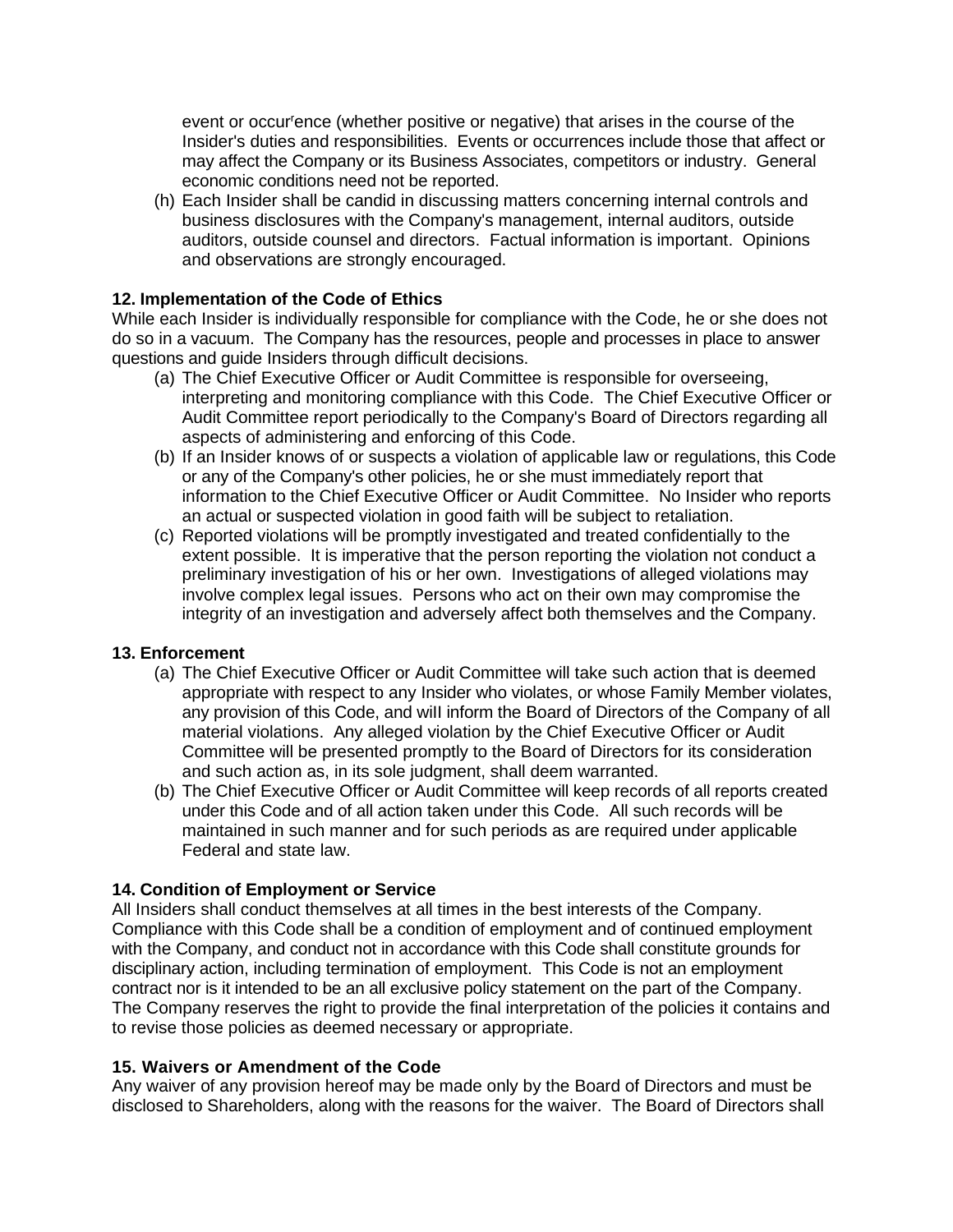disclose such waivers within four business days by filing a current report on Form 8-K with the Commission or, in cases where a Form 8-K is not required, by distributing a press release.

### **16. Disclosure of this Code of Ethics**

To comply with the regulatory mandates of Section 406(c) of the Sarbanes-Oxley Act of 2002 and any regulations promulgated thereunder by the Commission and to assure disclosure of this Code of Ethics to the public in general and to our shareholders in particular, we shall:

- File with the Commission a copy of this Code of Ethics and Business Conduct as an exhibit to our annual report;
- Post the text of this Code of Ethics and Business Conduct on our Internet website and disclose, in our annual report, our Internet address and the fact that we have posted this Code of Ethics on our Internet website;
- Include in our annual report filed with the Commission an explanation of the manner in which a request may be made for and our willingness to provide to any person without charge, upon request, a copy of this Code of Ethics and Business Conduct.

Adopted and approved by the Board of Directors of Orbital Energy Group, Inc. this 29<sup>th</sup> day of November 2016